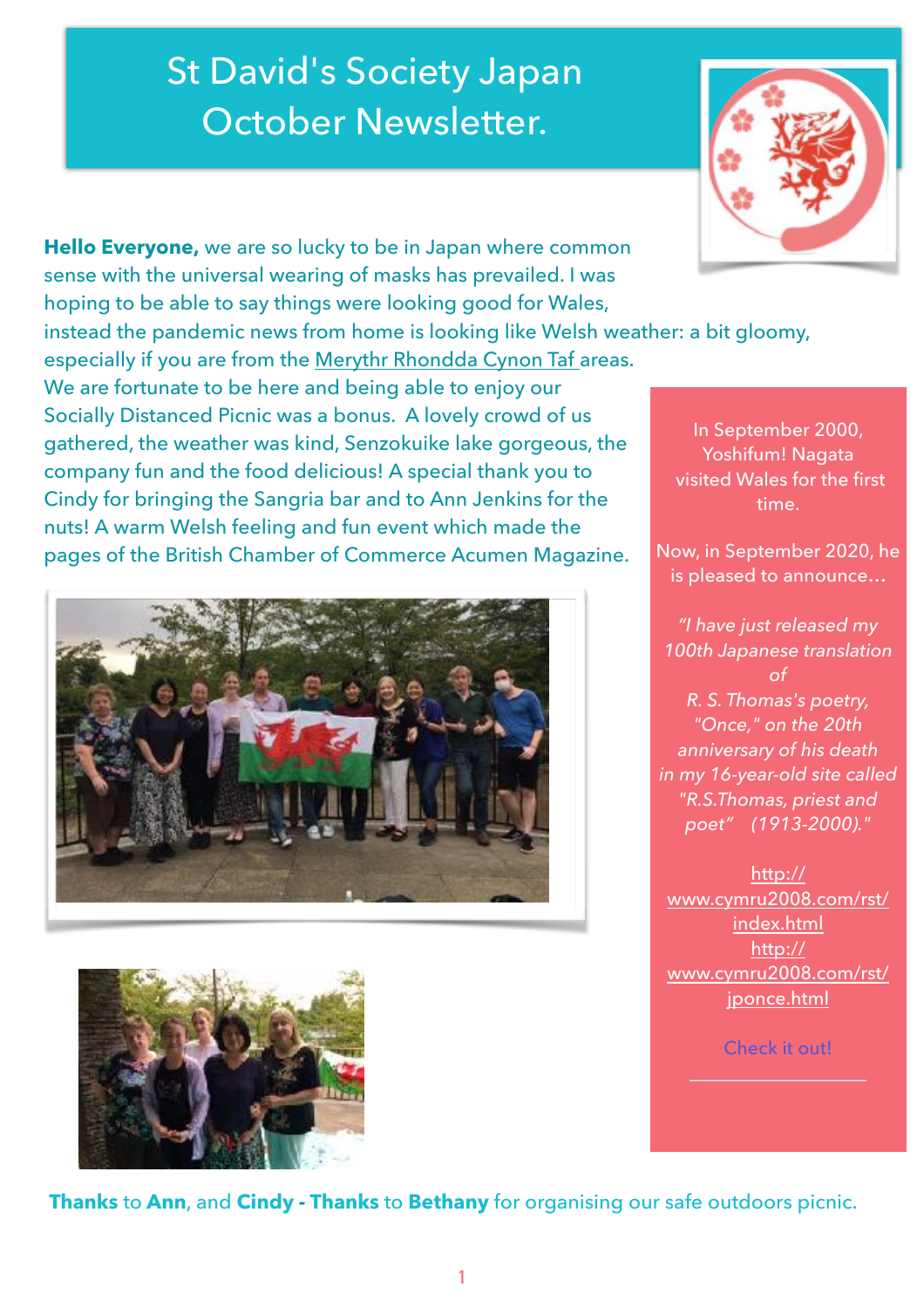



**Jopen - Walsh Help He** eded for the Aefol Bifort in Europeanota, Jo

Thank you to all who contributed to our fundraiser for the people of Kumamoto, one

of the towns in Kyushu that hosted Wales during the RWC. We raised 200,000 Yen almost double of what we aimed for. I am flying down to Kumamoto with Yoko from the Welsh office. I will present your best wishes and the money to them. It is our hope that we can show our Welsh loyalty to friends and strengthen the good relations with the City, our society and Wales. I will ensure we have photos so I can share them with you all. in case any of you have a last minute desire to contribute, here is our banking details for sending money direct from your bank in Japan to our Society account.

.

Futsu kouza at Mitsuisumitomo (SMBC)

Branch number 218 Acc. number165997 Acc. Name St David Society *\_\_\_\_\_\_\_\_\_\_\_\_\_\_\_\_\_\_\_\_\_\_\_\_\_\_\_\_\_\_\_\_\_\_\_\_\_\_\_\_\_\_\_\_\_\_\_\_\_\_\_\_\_\_\_\_\_\_\_\_* 

*I wrote on our behalf to Eluned Morgan, AS/MS the Welsh Minister for International Relations and the Welsh Language.* 

*It is an honour to have received a response to my letter. Eluned Morgan thanks us for the work we have done over the years for Welsh Japan relations, the recent success of our efforts during the RWC and for our fundraiser for Kumamoto.* 

*My thanks to all of you who supported / worked for and with us in these endeavours.* 

## NEW EVENTS

1.Invitation to an online Art show,

2 Wreath laying on Remembrance Sunday

3. Introduction to Welsh Language learning in Japanese.

4. Future Christmas party.